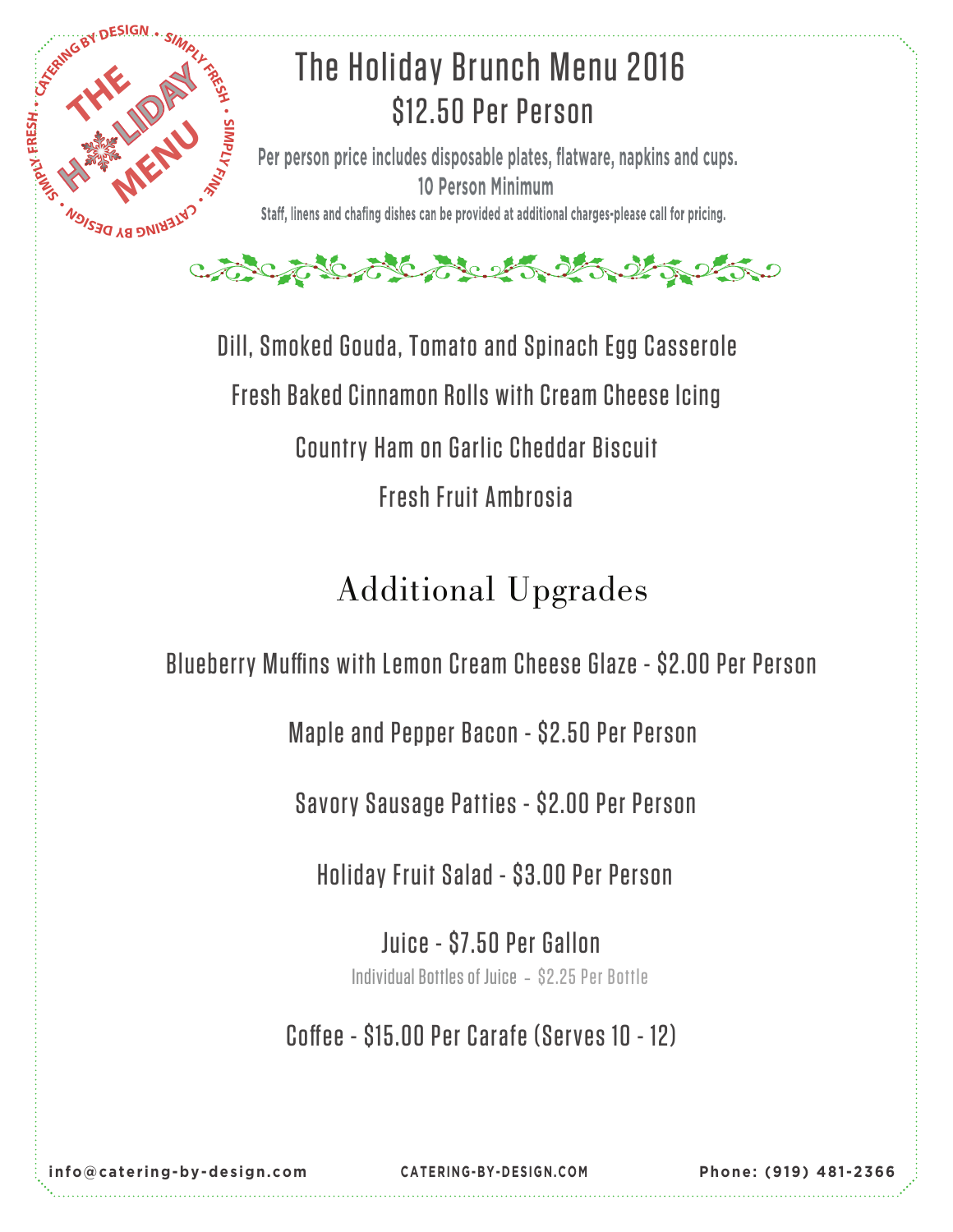

#### Create Your Own Holiday Buffet Menu 2016 Lunch: \$13.00 | Dinner & Weekends: \$17.00 Per Person

**Per person price includes disposable plates, flatware, napkins and cups. 10 Person Minimum**

Staff, linens and chafing dishes can be provided at additional charges-please call for pricing.

#### こでこんにんとんというようなのかっ

Seasonal Green Salad with Dried Cranberries, Candied Walnuts - Citrus Vinaigrette

Baby Greens with Fresh Strawberries, Feta Cheese, Candied Walnuts - Strawberry Vinaigrette Dressing

#### Choice of Sides: (Pick One)

 Green Beans Almondine Cornbread Stuffing Sauté Vegetable Medley Mashed Sweet Potatoes

Mashed Potatoes Green Bean Casserole

 Rosemary Roasted Red Potatoes (Assorted Rolls with Butter Are Included)

#### Choice of Dessert: (Pick One)

Apple or Pecan Pie

Assorted Holiday Cookies or Miniature Desserts

Peppermint Cheesecake Stack

Key Lime Pie Shooters or Pumpkin Pie Shooters

Red Velvet Cake Squares with Cream Cheese Frosting and Red Sugar Crystals

### Choice of Salad: (Pick One) Choice of Entrée: (Pick One)

Pork Tenderloin with Fig & Port Wine Sauce

Virginia Baked Ham with Apricot Mustard Sauce

Slow Roasted Turkey with Homemade Gravy & Cranberry Sauce

Slowly Roasted Rosemary Roast Beef with Chianti Mushroom Sauce

Chicken Breast Stuffed with Bacon, Gouda Topped with Pesto Cream

Chicken Breast Stuffed with Portobellos, Spinach, Roasted Red Peppers & White Cheddar

#### Choice of Beverage: (Pick One)

or Lemonade Sweetened and Unsweetened Tea

#### Additional Upgrades

Additional Side - \$2.00 Per Person

Additional Entrée - \$3.00 Per Person

Additional Dessert - \$2.00 Per Person

Holiday Punch - \$15.00 Per Gallon (Serves Approximately 20 People)

**info@catering-by-design.com**